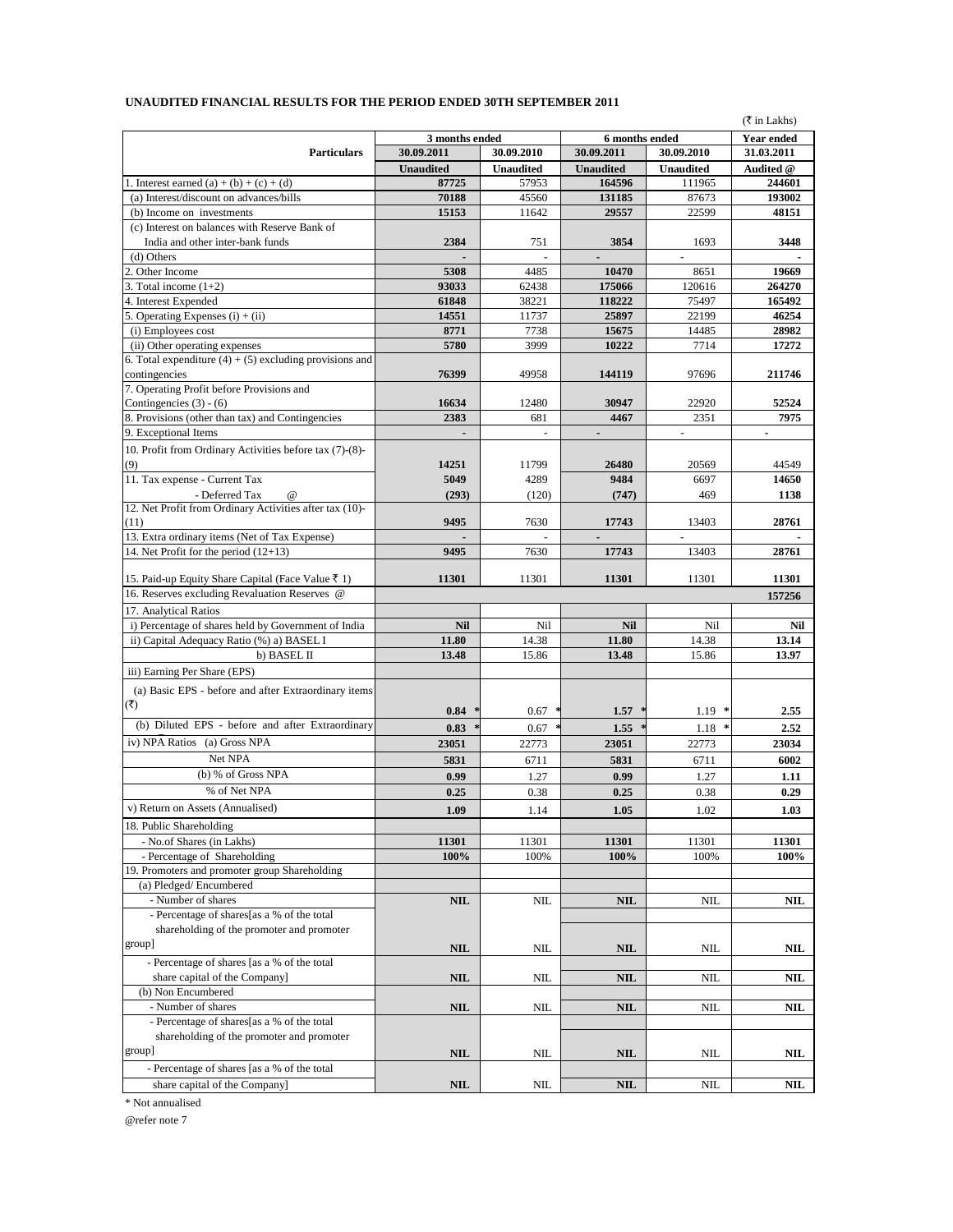|                                                          |                  |                  |                  |                   | ( ₹ in Lakhs)  |
|----------------------------------------------------------|------------------|------------------|------------------|-------------------|----------------|
| 3 months ended                                           |                  | 6 months ended   |                  | <b>Year ended</b> |                |
| <b>Particulars</b>                                       | 30.09.2011       | 30.09.2010       | 30.09.2011       | 30.09.2010        | 31.03.2011     |
|                                                          | <b>Unaudited</b> | <b>Unaudited</b> | <b>Unaudited</b> | <b>Unaudited</b>  | <b>Audited</b> |
| 1. Segment Revenue                                       |                  |                  |                  |                   |                |
| a) Treasury                                              | 19459            | 13525            | 37352            | 26801             | 57366          |
| b) Corporate/ Wholesale Banking                          | 31336            | 20905            | 60139            | 39544             | 88208          |
| c) Retail Banking                                        | 41285            | 27041            | 75808            | 52585             | 114794         |
| d) Other Banking Operations                              | 953              | 967              | 1769             | 1686              | 3902           |
| Total                                                    | 93033            | 62438            | 175068           | 120616            | 264270         |
| Less : Inter segment Revenue                             |                  |                  |                  |                   |                |
| Net Income from Operations                               | 93033            | 62438            | 175068           | 120616            | 264270         |
| 2. Segment Results                                       |                  |                  |                  |                   |                |
| $Profit(+) / Loss(-) before tax and after interest from$ |                  |                  |                  |                   |                |
| each segment                                             |                  |                  |                  |                   |                |
| a) Treasury                                              | (1741)           | 825              | (3205)           | 250               | (3848)         |
| b) Corporate/ Wholesale Banking                          | 5615             | 2624             | 9831             | 4268              | 14275          |
| c) Retail Banking                                        | 9654             | 8068             | 18463            | 15178             | 32987          |
| d) Other Banking Operations                              | 723              | 782              | 1391             | 1373              | 3135           |
| <b>Total</b>                                             | 14251            | 12299            | 26480            | 21069             | 46549          |
| Less: unallocated expenditure                            |                  | 500              | $\blacksquare$   | 500               | 2000           |
| <b>Profit Before Tax</b>                                 | 14251            | 11799            | 26480            | 20569             | 44549          |
| <b>3. Capital Employed</b>                               |                  |                  |                  |                   |                |
| a) Treasury                                              | 54681            | 49885            | 54681            | 49885             | 56651          |
| b) Corporate/ Wholesale Banking                          | 52153            | 51276            | 52153            | 51276             | 51138          |
| c) Retail Banking                                        | 58096            | 50783            | 58096            | 50783             | 53954          |
| d) Other Banking Operations                              |                  |                  |                  |                   |                |
| e) Un allocated                                          | 36189            | 9931             | 36,189           | 9,931             | 21975          |
| Total                                                    | 201119           | 161875           | 201119           | 161875            | 183718         |

## **Segmentwise Results**

Notes:

1. Statement of Assets and Liabilities as on 30th September 2011 is given below:

|                                                      | (₹ in Lakhs)    |                 |                |  |
|------------------------------------------------------|-----------------|-----------------|----------------|--|
|                                                      |                 | As at           |                |  |
|                                                      | 30.09.2011      | 30.09.2010      | 31.03.2011     |  |
|                                                      | <b>Reviewed</b> | <b>Reviewed</b> | <b>Audited</b> |  |
| <b>CAPITAL AND LIABILITIES</b>                       |                 |                 |                |  |
| Capital                                              | 11301           | 11301           | 11301          |  |
| <b>Employees Stock Option Outstanding</b>            | 289             | 134             | 212            |  |
| Reserves and Surplus @                               | 189819          | 150574          | 172417         |  |
| Deposits                                             | 3303828         | 2506036         | 2972106        |  |
| <b>Borrowings</b>                                    | 50229           | 26592           | 29035          |  |
| Other Liabilities and Provisions                     | 88386           | 63821           | 96154          |  |
| <b>Total</b>                                         | 3643852         | 2758458         | 3281225        |  |
| <b>ASSETS</b>                                        |                 |                 |                |  |
| Cash and Balances with Reserve Bank of India         | 205553          | 170655          | 182819         |  |
| Balances with Banks and money at call & short notice | 127631          | 53407           | 63793          |  |
| Investments                                          | 911860          | 710978          | 892377         |  |
| Advances                                             | 2301721         | 1771789         | 2048873        |  |
| <b>Fixed Assets</b>                                  | 36004           | 16687           | 35685          |  |
| Other Assets @                                       | 61083           | 34942           | 57678          |  |
| <b>Total</b>                                         | 3643852         | 2758458         | 3281225        |  |